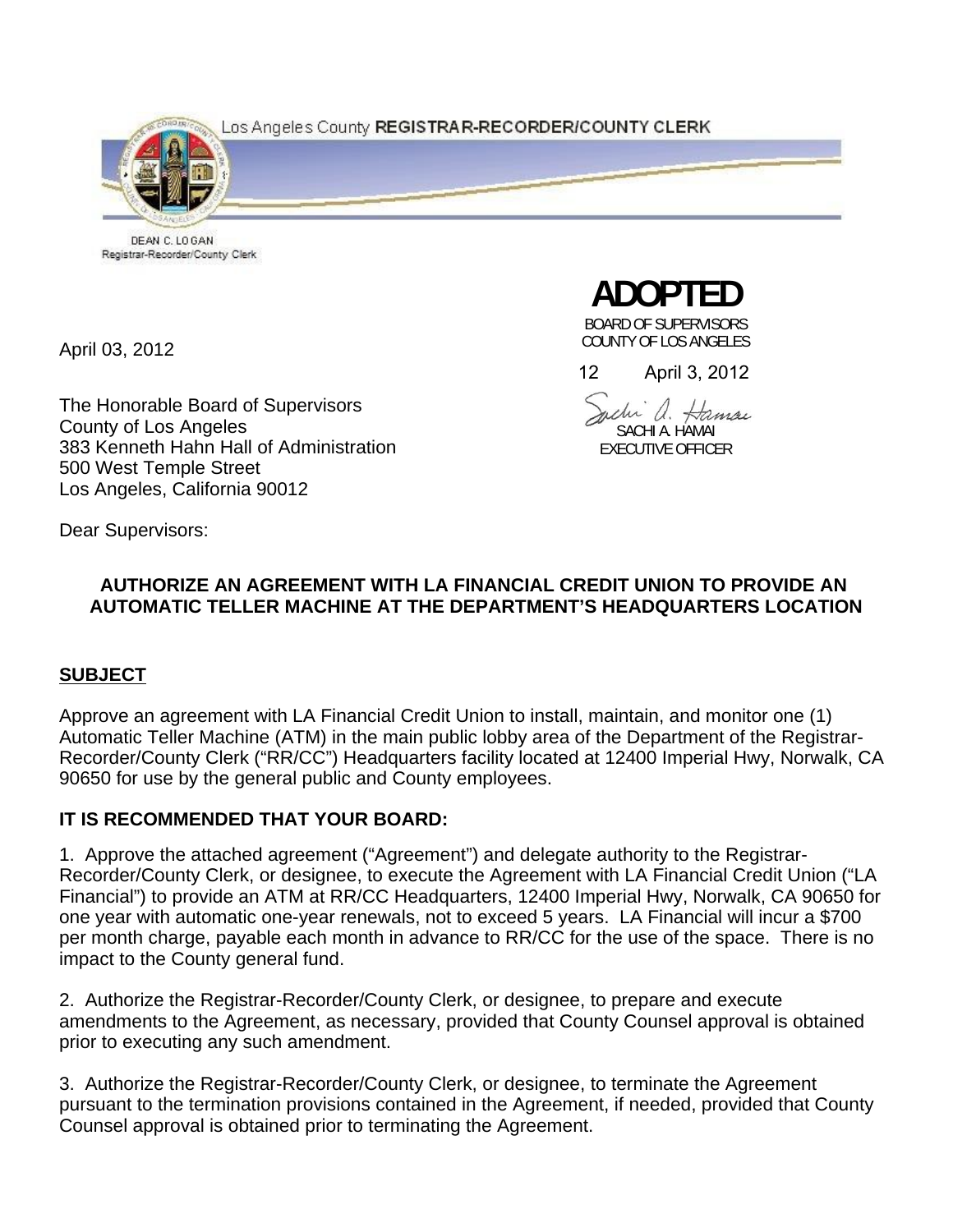The Honorable Board of Supervisors 4/3/2012 Page 2

## **PURPOSE/JUSTIFICATION OF RECOMMENDED ACTION**

The RR/CC serves hundreds of walk-in customers daily. The customers are usually filing documents for recording or requesting copies of various types of documents for which a fee is involved. An ATM at the main public entrance will assist customers in obtaining cash if the need arises. The ATM can also be used by County employees at RR/CC Headquarters and surrounding facilities that house other County services such as DCFS, DPSS, Sheriffs, Library, etc. saving time and resources to perform simple banking needs.

#### **Implementation of Strategic Plan Goals**

Goal No. 1: Operational Effectiveness: Maximize the effectiveness of processes, structure, and operations to support timely delivery of customer-oriented and efficient public services by making available as needed cash to customers to complete transactions.

### **FISCAL IMPACT/FINANCING**

The Agreement will generate revenue to the Department in the amount of \$700 per month, payable each month in advance. There is no impact to Net County Cost.

#### **FACTS AND PROVISIONS/LEGAL REQUIREMENTS**

The County currently has other agreements with affiliated credit unions that are part of the CO-OP Financial Services Network. One, for example, is the agreement with LA Financial to provide ATM equipment and services at the Hall of Administration ("Hall") for the benefit of the general public wishing to perform certain business transactions at the Hall for which there is a fee or charge; and for use by County employees. As with the ATM at the Hall, use of the ATM at RR/CC would be free to affiliated credit union members which include members of: LA Financial Credit Union, Fiscal Credit Union, Southland Credit Union, Harbor Federal Credit Union, First City Credit Union, West Works Credit Union, and Focus One Credit Union (which is now part of First City Credit Union). Nonmembers would pay a transaction fee of \$2. The transaction fee supports the lease cost of the equipment to the RR/CC, daily to bi-weekly servicing of the ATM, and other maintenance related services to the equipment.

The Chief Executive Office and County Counsel have reviewed and approved this Board letter. County Counsel has approved the Agreement as to form.

### **CONTRACTING PROCESS**

There was no contracting process associated with the Agreement.

### **IMPACT ON CURRENT SERVICES (OR PROJECTS)**

Approval of the recommended action would provide RR/CC customers and County staff to an easily accessible ATM to access cash as needed. Otherwise, there is no impact to current services.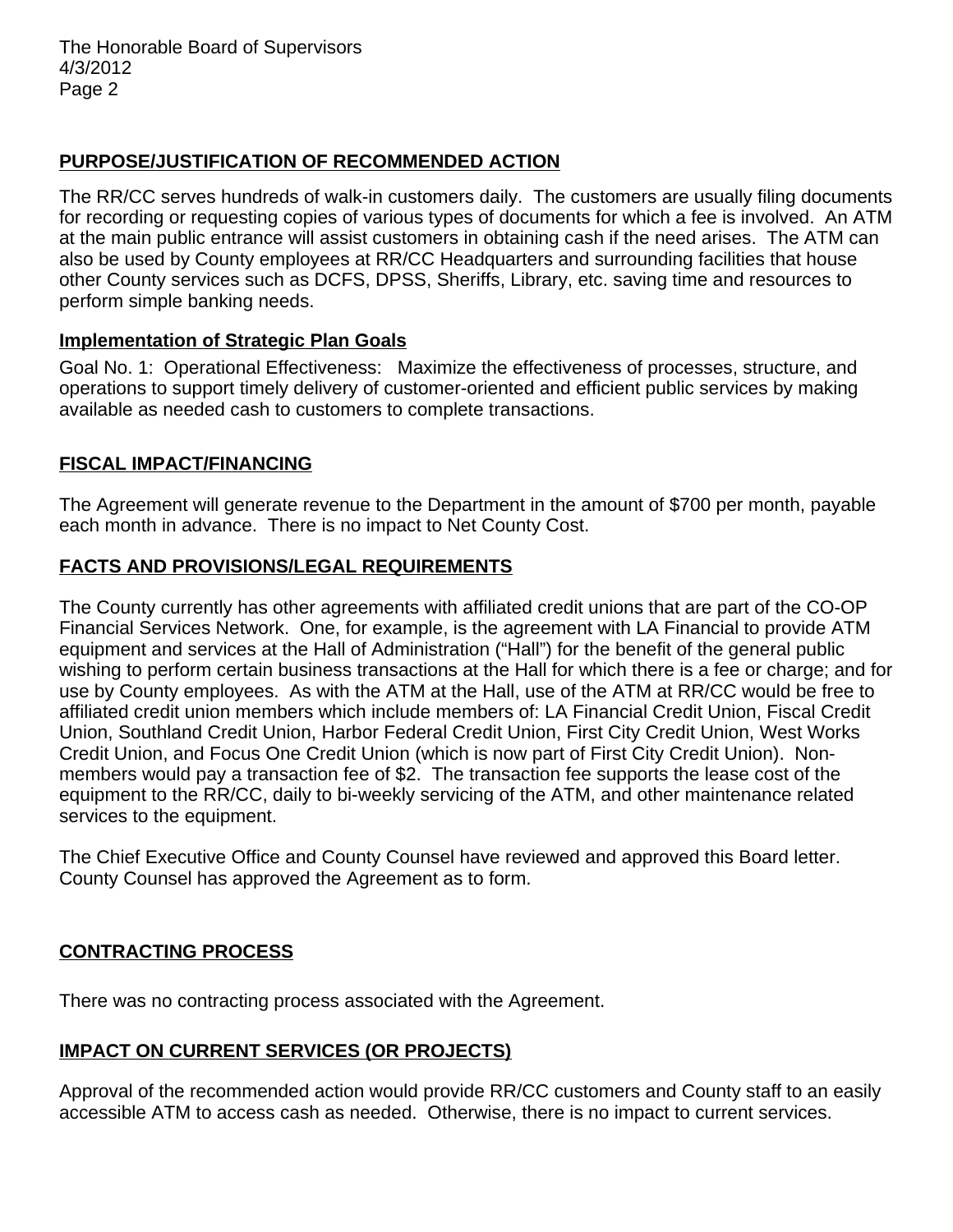The Honorable Board of Supervisors 4/3/2012 Page 3

#### **CONCLUSION**

Approval of delegated authority to the Registrar-Recorder/County Clerk, or designee, to authorize the installation of L.A. Financial Credit Union's ATM at RRCC headquarters with the intent of benefiting customers seeking to file, record, or request copies of various documents for which a fee is required. Additionally, county employees and the general public will have the added convenience of performing simple banking transactions via this ATM.

Respectfully submitted,

DeanC. Logan

DEAN C. LOGAN Registrar-Recorder/County Clerk

DCL:DM:SA:FP:co

**Enclosures** 

c: Chief Executive Officer County Counsel Executive Officer, Board of Supervisors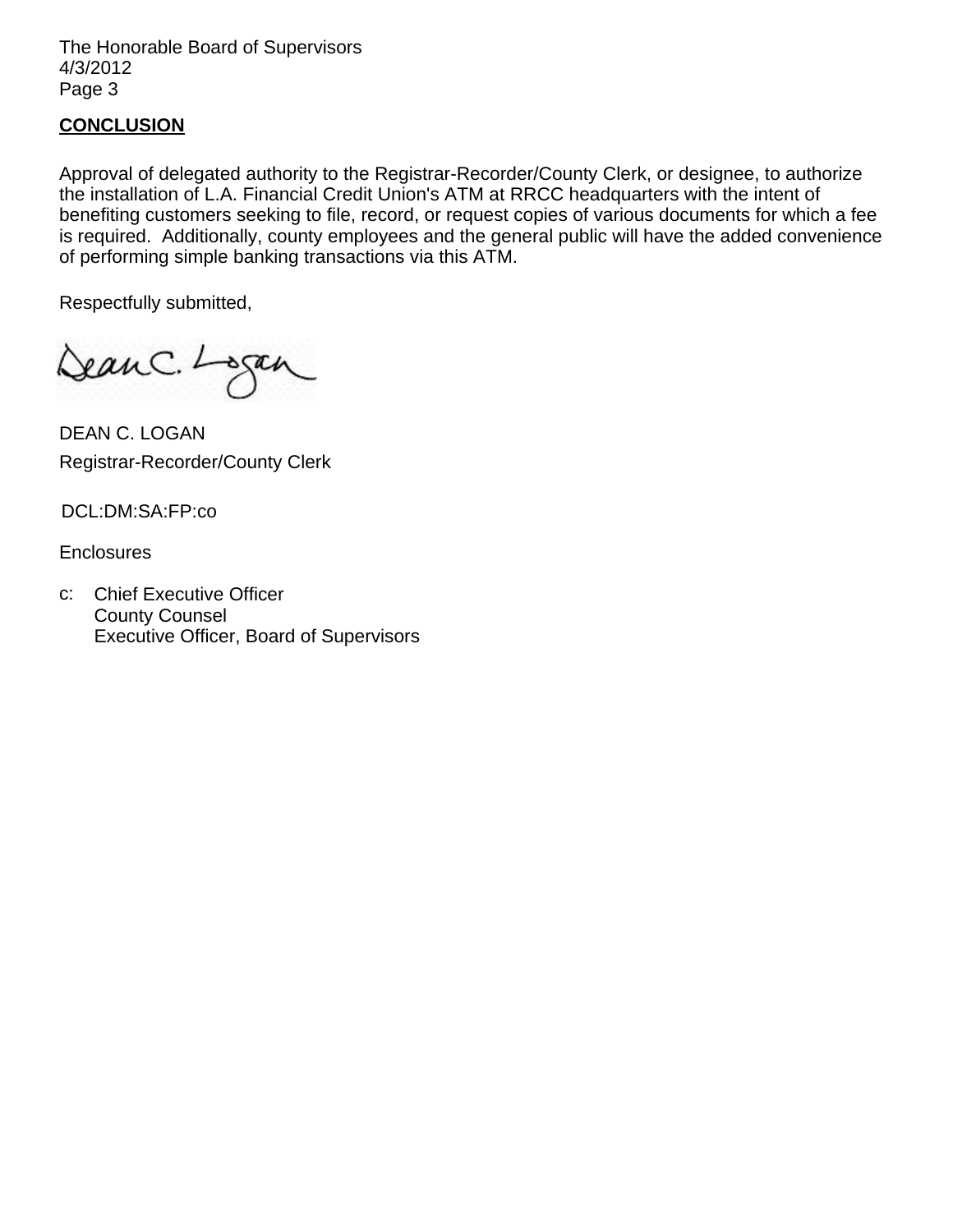#### **AGREEMENT FOR NON-EXCLUSIVE LICENSE BETWEEN COUNTY OF LOS ANGELES AND LA FINANCIAL CREDIT UNION**

 THIS NON-EXCLUSIVE LICENSE AGREEMENT ("Agreement") is made and entered into this \_\_\_\_\_ day of \_\_\_\_\_\_\_\_\_\_\_\_\_\_\_ 2012, by and between the County of Los Angeles ("County"), a political subdivision of the State of California, through its Department of the Registrar-Recorder/County Clerk ("RR/CC"), located at 12400 Imperial Hwy, Norwalk CA, 90650 and LA Financial ("LA Financial"), a corporate federal credit union chartered under The United States Federal Credit Union Act Charter number 2024, 1520 West Colorado Blvd., Pasadena, CA 91103. County and LA Financial are hereinafter referred to collectively as the "Parties" and each individually as a "Party."

### RECITALS:

**WHEREAS**, the County is the owner of the real property located at 12400 Imperial Hwy, Norwalk, California 90650 and is authorized to license use of a portion of this property pursuant to Gov. Code 25537;

**WHEREAS**, LA Financial desires to enter into a non-exclusive agreement to use a small portion of said real property to install an automatic teller machine (ATM);

**WHEREAS**, the free standing ATM will be located in the public lobby of RR/CC Headquarters and provide ATM banking services offered by LA Financial to the general public and County employees.

**NOW THEREFORE**, in consideration of the foregoing recitals, which are hereby deemed a contractual part hereof, and the mutual promises, covenants, and conditions set forth herein, the Parties hereto and each of them do agree as follows:

### 1. 0 **LICENSED AREA**

1.1 County hereby provides a non-exclusive license to LA Financial and LA Financial hereby agrees to the use, upon the terms and conditions hereinafter set forth, a space identified as approximately 3 ft. x 3 ft. on the main floor, public area, of RR/CC Headquarters, 12400 Imperial Hwy, Norwalk, CA 90650 as shown on Exhibit A ("Licensed Area"). The area will be open to the public and LA Financial only during the regular operating hours of the County. Said operating hours may be changed from time to time at the exclusive option of the County. Current operating hours are 8 a.m. to 5 p.m., Monday through Friday, excluding County holidays and weekends.

L.A. Financial Credit Union Non-Exclusive License Agreement for ATM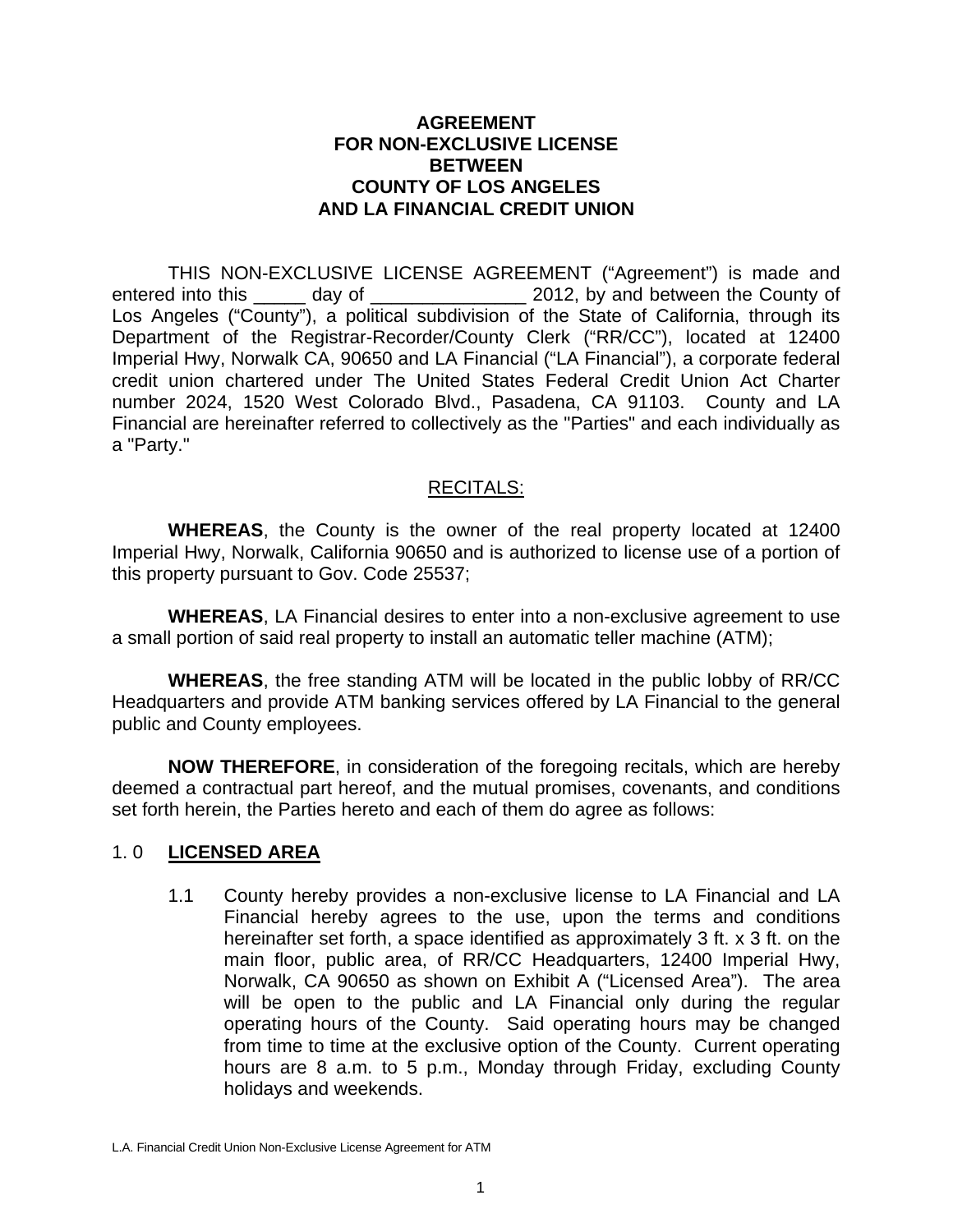- 1.2 The Licensed Area shall be used only by LA Financial for the purpose of operating and maintaining one ATM and such other purposes as are related thereto.
- 1.3 LA Financial shall make no alterations or improvements to the Licensed Area without the express written approval of RR/CC.
- 1.4 In the event that LA Financial makes any alterations or improvements in violation of Section 1.3 of this Agreement, County may immediately and without prior notice to LA Financial exercise any or all of the following options:
	- a). Require LA Financial to immediately remove all alterations and improvements and restore the Licensed Area to its pre-existing condition;
	- b). Remove the alterations or improvements and charge LA Financial for the cost of such removal;
	- c). Provide written notification to LA Financial of County's intent to retain any and all improvements installed by LA Financial in violation of Section 1.3 upon termination of the Agreement.
	- d). Terminate the Agreement and require LA Financial to vacate the Licensed Area immediately.
- 1.5 LA Financial acknowledges that LA Financial has performed a personal inspection of the Licensed Area and the surrounding area and evaluation of the extent to which the physical condition thereof will affect the Agreement. LA Financial accepts the Licensed Area in its present physical condition and agrees to make no demands upon County for any improvements or alterations thereof.
- 1.6 LA Financial hereby acknowledges the title of County and/or any other public agencies having jurisdiction herein and to the Licensed Area and covenants and agrees never to assail, contest or resist said title.

### 2.0 **TERM**

2.1 The term of this Agreement shall commence upon the execution of this Agreement by the Parties ("Effective Date") and run consecutively for one (1) year. The Agreement will automatically renew in one (1) year increments unless one or both Parties object or there are modifications to the Agreement which would require mutual agreement and signature of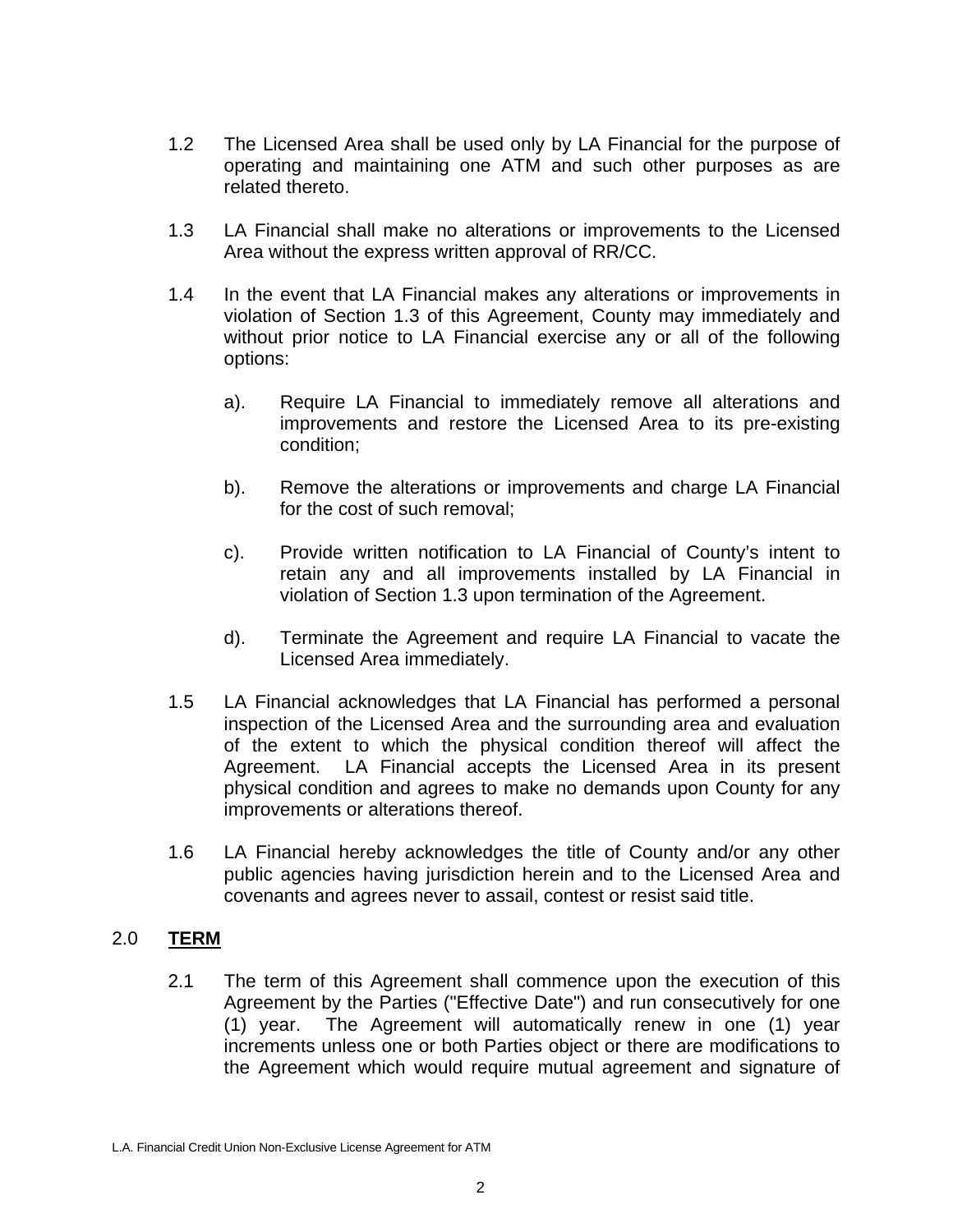both Parties. The term of the Agreement, including renewal periods, shall not exceed five (5) years.

- 2.2 On an annual basis the Parties shall review the Agreement for desired changes/modifications. Such review shall be completed by the Agreement anniversary date. Notifications of any changes/modifications shall be made at least 90 days prior to the Agreement anniversary date. Changes/modifications to the Agreement shall be executed per Paragraph 2.3 of this Agreement.
- 2.3 This Agreement may be modified or amended only upon the mutual written consent of the Parties.
- 2.4 The Registrar-Recorder/County Clerk, or his designee, shall have the authority to administer, amend, and/or terminate this Agreement, as necessary, on behalf of the County for the term of the Agreement.
- 2.5 Either Party may terminate this Agreement by giving thirty (30) days prior written notice to the other Party hereto.

## 3.0 **PAYMENT**

3.1 LA Financial shall pay County for the use granted herein the sum of \$700.00 per month payable in advance. Payments shall be payable on the tenth  $(10<sup>th</sup>)$  day of each and every month of the term hereof and shall be made by check or draft issued and payable to the Registrar-Recorder/ County Clerk and mailed to same at 12400 Imperial Hwy, Norwalk, CA 90650, Attention: Finance Services Section, Room 7211.

### 4.0 **OPERATING RESPONSIBILITIES**

- 4.1 Compliance with Law. LA Financial operations in and use of the Licensed Area shall conform to and abide by all County ordinances and all State and Federal laws and regulations insofar as the same or any of them are applicable; and where permits and/or licenses are required for LA Financial specific use of the Licensed Area, the same must be first obtained from the regulatory agency having jurisdiction herein. County shall maintain the Licensed Area in compliance with all applicable County ordinances and State and Federal laws and regulations.
- 4.2 Signs. LA Financial shall not post signs or advertising matter upon the Licensed Area unless prior approval thereof is obtained from the County, whose approval shall not be unreasonably withheld.
- 4.3 Sanitation. No offensive matter or refuse or substance constituting an unnecessary, unreasonable, or unlawful fire hazard, or material detrimental to the public health, shall be permitted or remain on the

L.A. Financial Credit Union Non-Exclusive License Agreement for ATM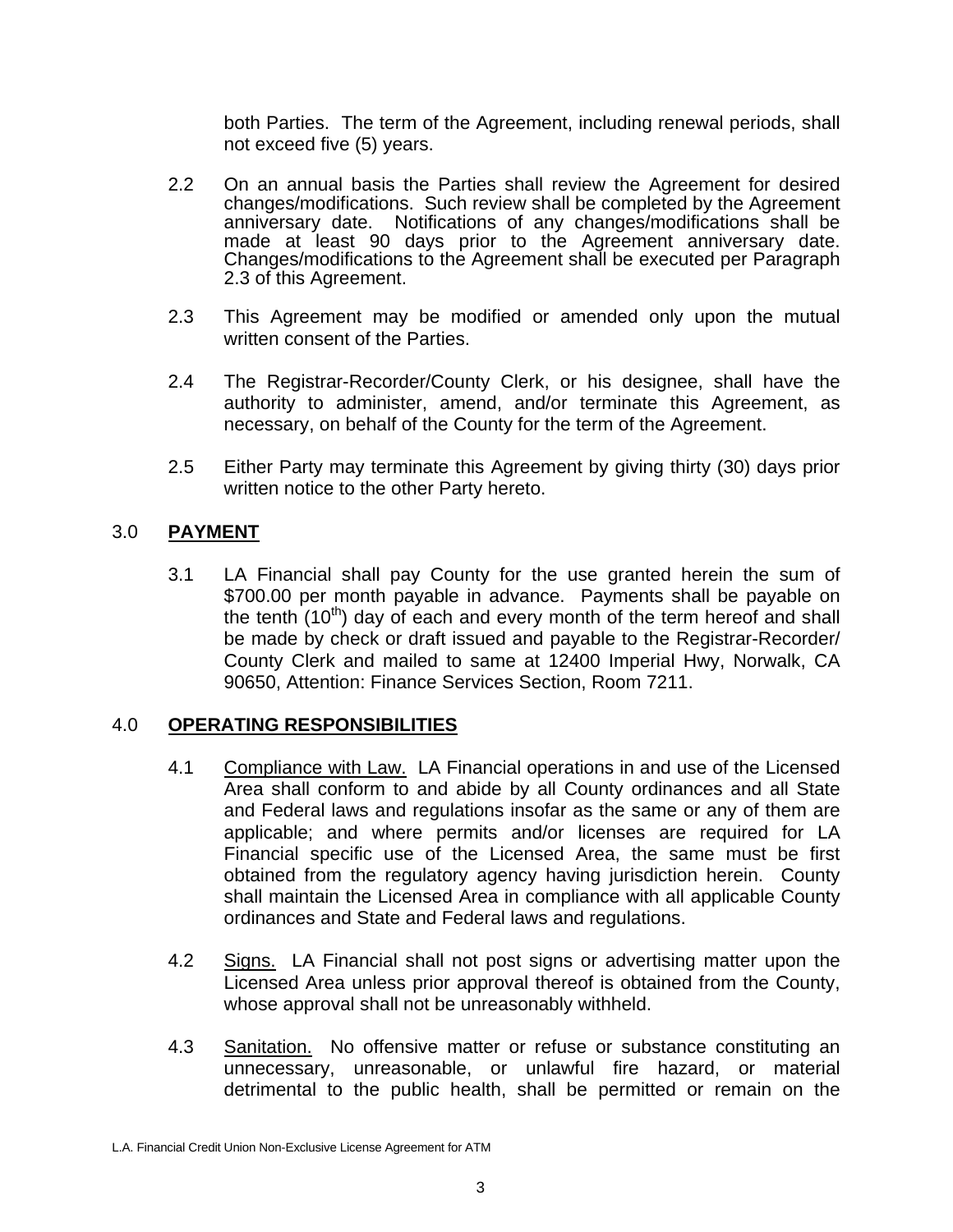Licensed Area, and LA Financial shall prevent any accumulation thereof from occurring. LA Financial shall pay all charges which may be made for the removal thereof.

- 4.4 Maintenance. The County shall be responsible for maintaining the Licensed Area in good condition, including general maintenance, repairs and in clean condition. County shall not be responsible for maintaining the ATM machine.
- 4.5 Examination of Licensed Area. LA Financial shall permit authorized representatives of the County to enter the Licensed Area for the purpose of determining whether the authorized activities are being conducted in compliance with the terms of this Agreement, or for any other purpose incidental to the performance of the duties required by the Los Angeles County Code.
- 4.6 Ownership of ATM. For purposes of this Agreement, LA Financial shall be considered the owner of the ATM, and shall bear the entire risk of loss or damage to the ATM.

# **5.0 INDEMNIFICATION**

LA Financial shall indemnify, defend, hold harmless the County, its Special Districts, elected and appointed officers, employees, and agents from and against any and all liability, including but not limited to demands, claims, actions, fees, costs, and expenses (including attorney and expert witness fees), arising from or connected with LA Financial acts and/or omissions arising from and/or relating to this Agreement.

# **6.0 GENERAL PROVISIONS FOR INSURANCE COVERAGE**

- 6.1 Without limiting LA Financial indemnification of County, and in the performance of this Agreement, and until all of its obligations pursuant to this Agreement have been met, LA Financial shall provide and maintain at its own expense insurance coverage satisfying the requirements specified herein. These minimum insurance coverage terms, types and limits (the "Required Insurance") also are in addition to and separate from any other contractual obligation imposed upon LA Financial pursuant to this Agreement. The County in no way warrants that the Required Insurance is sufficient to protect LA Financial for liabilities which may arise from or relate to this Agreement.
	- 6.1.1 Evidence of Coverage and Notice to County
		- Certificate(s) of insurance coverage (Certificate) satisfactory to County, and a copy of an Additional Insured endorsement confirming County and its Agents (defined below) has been

L.A. Financial Credit Union Non-Exclusive License Agreement for ATM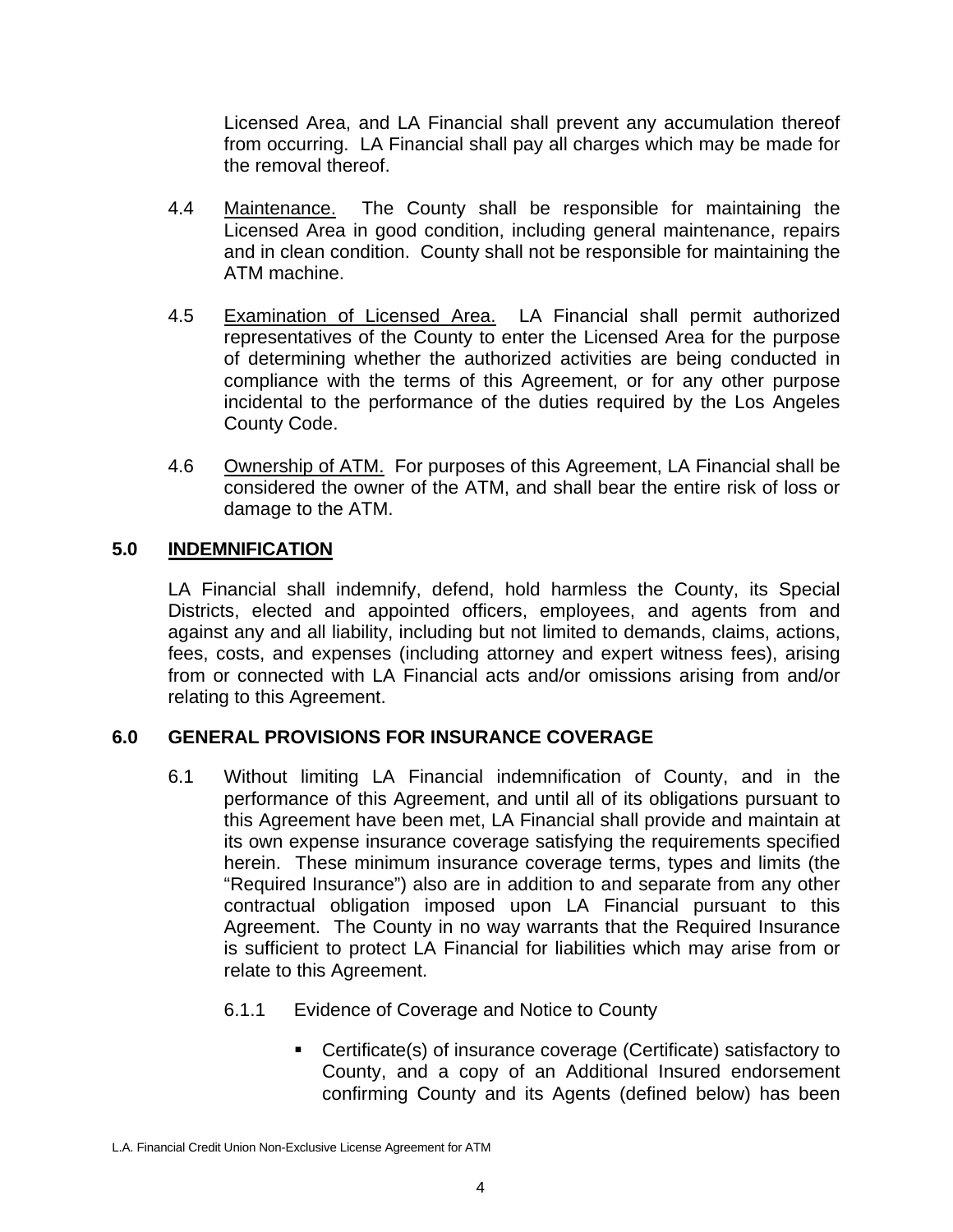given Insured status under LA Financial's General Liability policy, shall be delivered to County at the address shown below and provided prior to commencing services under this Agreement.

- Renewal Certificates shall be provided to County not less than 10 days prior to LA Financial's policy expiration dates. The County reserves the right to obtain complete, certified copies of any required LA Financial insurance policies at any time.
- Certificates shall identify all Required Insurance coverage types and limits specified herein, reference this Agreement by name or number, and be signed by an authorized representative of the insurer(s). The Insured party named on the Certificate shall match the name of LA Financial identified as a Party to this Agreement. Certificates shall provide the full name of each insurer providing coverage, its NAIC (National Association of Insurance Commissioners) identification number, its financial rating, the amounts of any policy deductibles or self-insured retentions exceeding fifty thousand (\$50,000.00) dollars, and list any County required endorsement forms.
- Neither the County's failure to obtain, nor the County's receipt of, or failure to object to a non-complying insurance certificate or endorsement, or any other insurance documentation or information provided by LA Financial, its insurance broker(s) and/or insurer(s), shall be construed as a waiver of any of the Required Insurance provisions.

Certificates and copies of any required endorsements shall be sent to:

County of Los Angeles Registrar-Recorder/County Clerk 12400 Imperial Hwy Norwalk, CA 90650 Attention: Contracts Section, Room 5203

LA Financial also shall promptly report to County any injury or property damage accident or incident, including any injury to an LA Financial employee occurring on County property, and any loss, disappearance, destruction, misuse, or theft of County property, monies or securities entrusted to LA Financial. LA Financial also shall promptly notify County of any third party claim or suit filed against LA Financial which arises from or relates to

L.A. Financial Credit Union Non-Exclusive License Agreement for ATM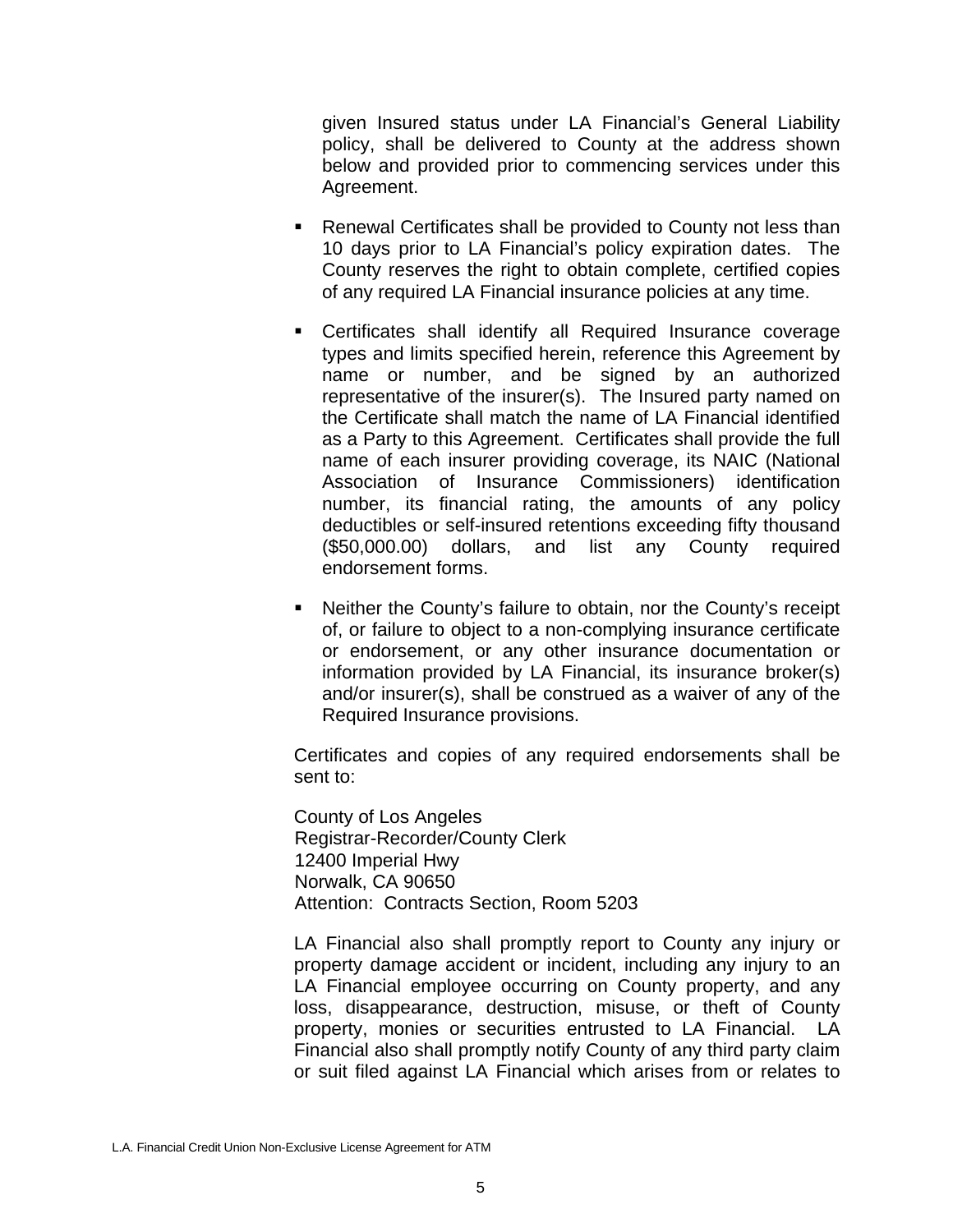this Agreement, and could result in the filing of a claim or lawsuit against LA Financial and/or County.

6.1.2 Additional Insured Status and Scope of Coverage

 The County of Los Angeles, its Special Districts, Elected Officials, Officers, Agents, Employees and Volunteers (collectively County and its Agents) shall be provided additional insured status under LA Financial's General Liability policy with respect to liability arising out of LA Financial's ongoing and completed operations performed on behalf of the County. County and its Agents additional insured status shall apply with respect to liability and defense of suits arising out of LA Financial acts or omissions, whether such liability is attributable to LA Financial or to the County. The full policy limits and scope of protection also shall apply to the County and its Agents as an additional insured, even if they exceed the County's minimum Required Insurance specifications herein. Use of an automatic additional insured endorsement form is acceptable providing it satisfies the Required Insurance provisions herein.

6.1.3 Cancellation of or Changes in Insurance

LA Financial shall provide County with, or LA Financial's insurance policies shall contain a provision that County shall receive, written notice of cancellation or any change in Required Insurance, including insurer, limits of coverage, term of coverage or policy period. The written notice shall be provided to County at least ten (10) days in advance of cancellation for non-payment of premium and thirty (30) days in advance for any other cancellation or policy change. Failure to provide written notice of cancellation or any change in Required Insurance may constitute a material breach of the Agreement, in the sole discretion of the County, upon which the County may suspend or terminate this Agreement.

6.1.4 Failure to Maintain Insurance

LA Financial's failure to maintain or to provide acceptable evidence that it maintains the Required Insurance shall constitute a material breach of the Agreement, upon which County immediately may terminate this Agreement.

L.A. Financial Credit Union Non-Exclusive License Agreement for ATM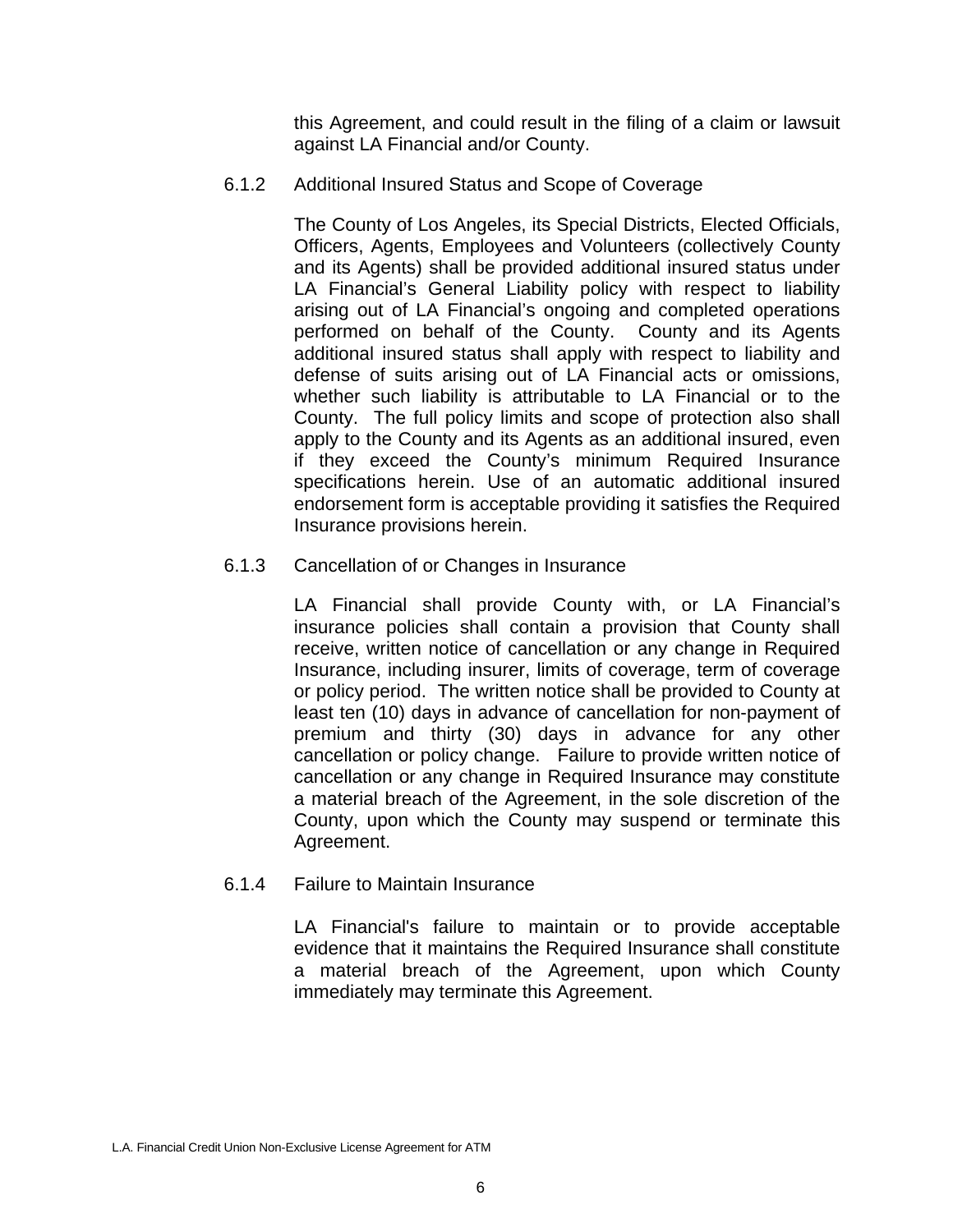#### 6.1.5 Insurer Financial Ratings

Coverage shall be placed with insurers acceptable to the County with A.M. Best ratings of not less than A:VII unless otherwise approved by County.

#### 6.1.6 Claims Made Coverage

If any part of the Required Insurance is written on a claims made basis, any policy retroactive date shall precede the effective date of this Agreement. LA Financial understands and agrees it shall maintain such coverage for a period of not less than three (3) years following Agreement expiration, termination or cancellation.

#### 6.1.7 Application of Excess Liability Coverage

 LA Financials may use a combination of primary, and excess insurance policies which provide coverage as broad as the underlying primary policies, to satisfy the Required Insurance provisions.

#### 6.1.8 Separation of Insureds

All liability policies shall provide cross-liability coverage as would be afforded by the standard ISO (Insurance Services Office, Inc.) separation of insureds provision with no insured versus insured exclusions or limitations.

#### 6.1.9 County Review and Approval of Insurance Requirements

The County reserves the right to review and adjust the Required Insurance provisions, conditioned upon County's determination of changes in risk exposures.

### **7.0 REQUIRED INSURANCE**

7.1 **Commercial General Liability** insurance (providing scope of coverage equivalent to ISO policy form CG 00 01), naming County and its Agents as an additional insured, with limits of not less than:

| General Aggregate:                       | \$2 million   |
|------------------------------------------|---------------|
| Products/Completed Operations Aggregate: | \$1 million   |
| Personal and Advertising Injury:         | \$1 million   |
| Fire Legal Liability:                    | \$46 thousand |

L.A. Financial Credit Union Non-Exclusive License Agreement for ATM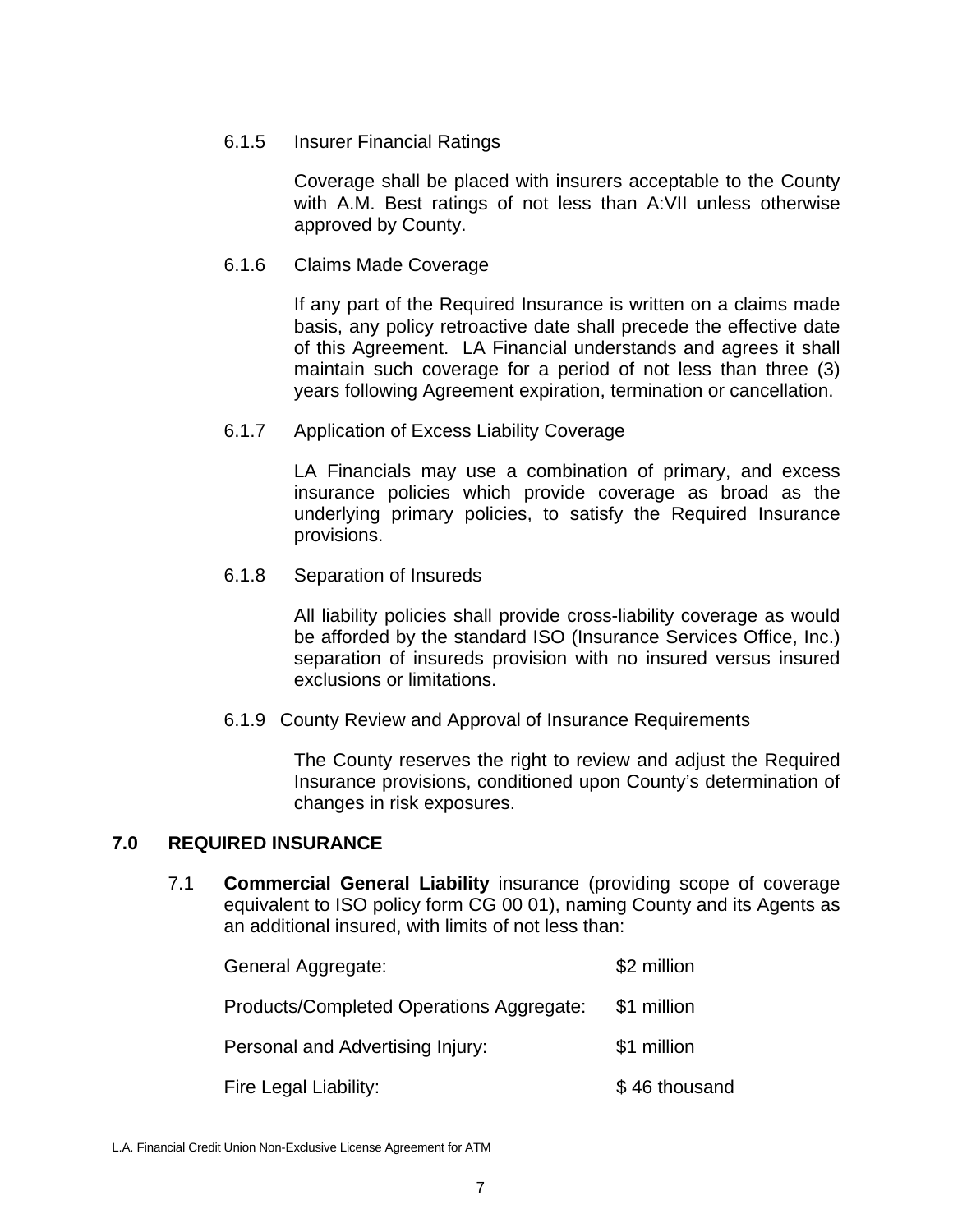Each Occurrence:  $\sim$  \$1 million

#### 8.0 **TRANSFERS**

 8.1 LA Financial acknowledges that the rights conferred herein are personal to LA Financial and do not operate to confer on or vest in LA Financial any title, interest, or estate in the Licensed Area or any part thereof, and therefore, LA Financial shall not assign, hypothecate or mortgage the Licensed Area or any portion thereof, by, through, or pursuant to this Agreement.

### 9.0 **NONDISCRIMINATION**

 9.1 LA Financial certifies and agrees that all persons employed by LA Financial and/or by the affiliates, subsidiaries, or holding companies thereof are and shall be treated equally without regard to or because of race, ancestry, national origin, or sex, and in compliance with all Federal and State laws prohibiting discrimination in employment, including, but not limited to, the Federal Civil Rights Act of 1964; the Unruh Civil Rights Act; the Cartwright Act; the State Fair Employment Practices Act; and the Americans with Disabilities Act.

## 10.0 **DEFAULT**

 10.1 LA Financial agrees that if default shall be made in any of the covenants and agreements herein contained to be kept by LA Financial, County may forthwith revoke and terminate this Agreement, in addition to any of County's other rights and remedies provided at law and in equity.

### 11.0 **WAIVER**

- 11.1 Any waiver by either Party of any breach of any one or more of the covenants, conditions, terms and agreements herein contained shall not be construed to be a waiver of any subsequent or other breach of the same or of any other covenant, condition, term or agreement herein contained, nor shall failure on the part of either Party to require exact, full and complete compliance with any of the covenants, conditions, terms or agreements herein contained be construed as in any manner changing the terms of this Agreement or stopping either Party from enforcing the full provisions hereof.
- 11.2 No option, right, power, remedy, or privilege of either Party shall be construed as being exhausted by the exercise thereof in one or more instances, the rights, powers, options and remedies given either Party by this Agreement shall be cumulative.

L.A. Financial Credit Union Non-Exclusive License Agreement for ATM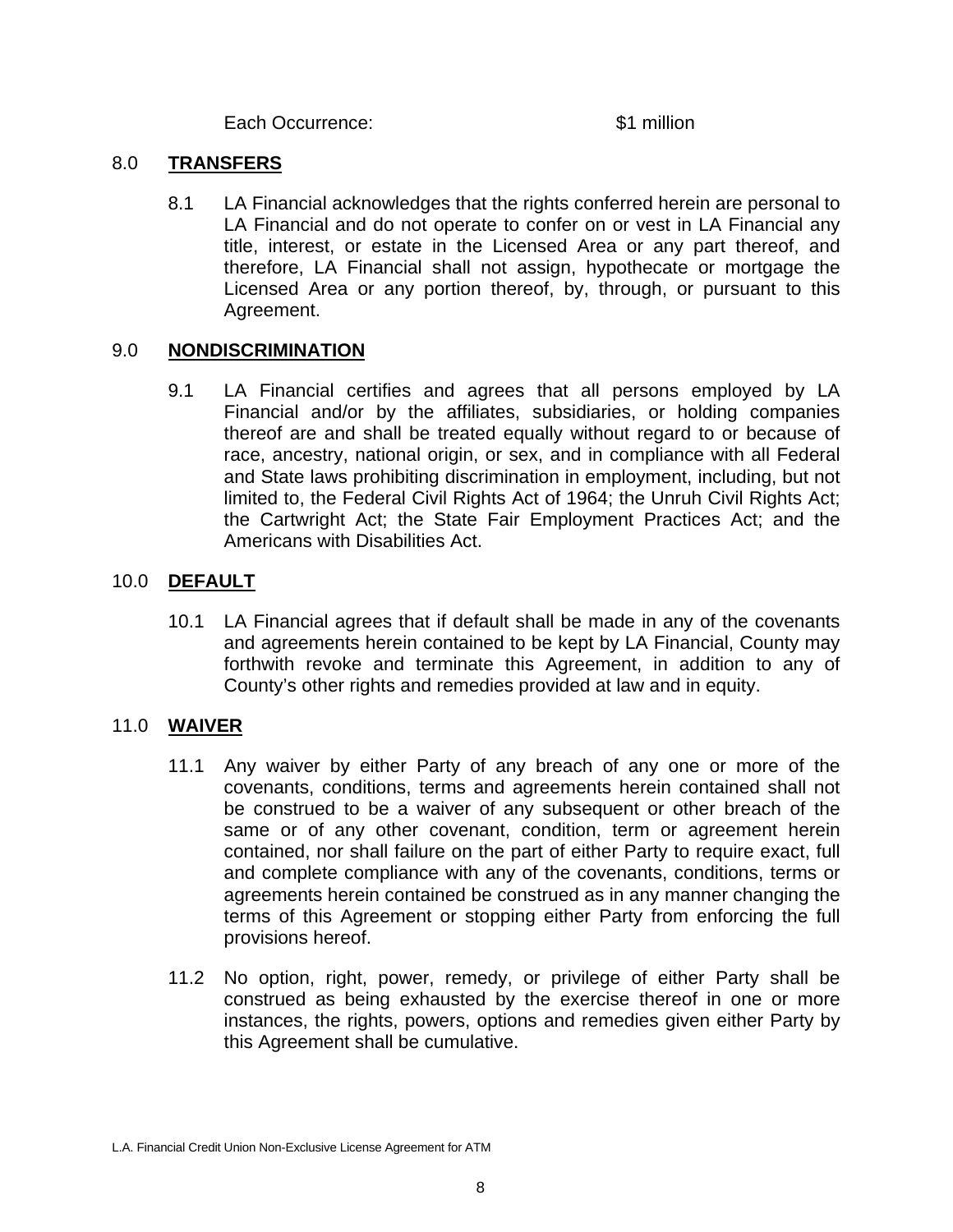#### 12.0 **SURRENDER**

 12.1 Upon expiration of the term hereof or cancellation thereof as herein provided, LA Financial shall peaceably vacate the Licensed Area and deliver the Licensed Area to County in reasonably good condition.

### 13.0 **ENFORCEMENT**

 13.1 The Registrar-Recorder/County Clerk, or designee, shall be responsible for the enforcement of this Agreement on behalf of County.

#### 14.0 **COUNTY LOBBYIST ORDINANCE**

 14.1 LA Financial is aware of the requirements of Chapter 2.160 of the Los Angeles County code with respect to County Lobbyists as such are defined in Section 2.160.010 of said Code, and certifies full compliance therewith. Failure to fully comply shall constitute a material breach upon which County may terminate or suspend this Agreement.

#### 15.0 **NOTICES**

 15.1 Any notice required to be given under the terms of this Agreement or any law applicable thereto may be placed in a sealed envelope, with postage paid, addressed to the person on whom it is to be served, and deposited in a post office, mailbox, sub post office, substation, mail chute, or other like facility regularly maintained by the United States Postal Service. The address to be used for any notice served by mail upon LA Financial shall be:

> Tamie Poppen LA Financial Credit Union 1520 West Colorado Blvd. Pasadena, CA 91105

 or such other place as may hereinafter be designed in writing to the County by LA Financial. Notice served by mail upon County shall be addressed to:

> Edward Sumcad Registrar-Recorder/County Clerk 12400 Imperial Hwy, Room 7211 Norwalk, CA 90650

 or such other place as may hereinafter be designed in writing to LA Financial by the County. Service by mail shall be deemed complete upon deposit in the above-mentioned manner.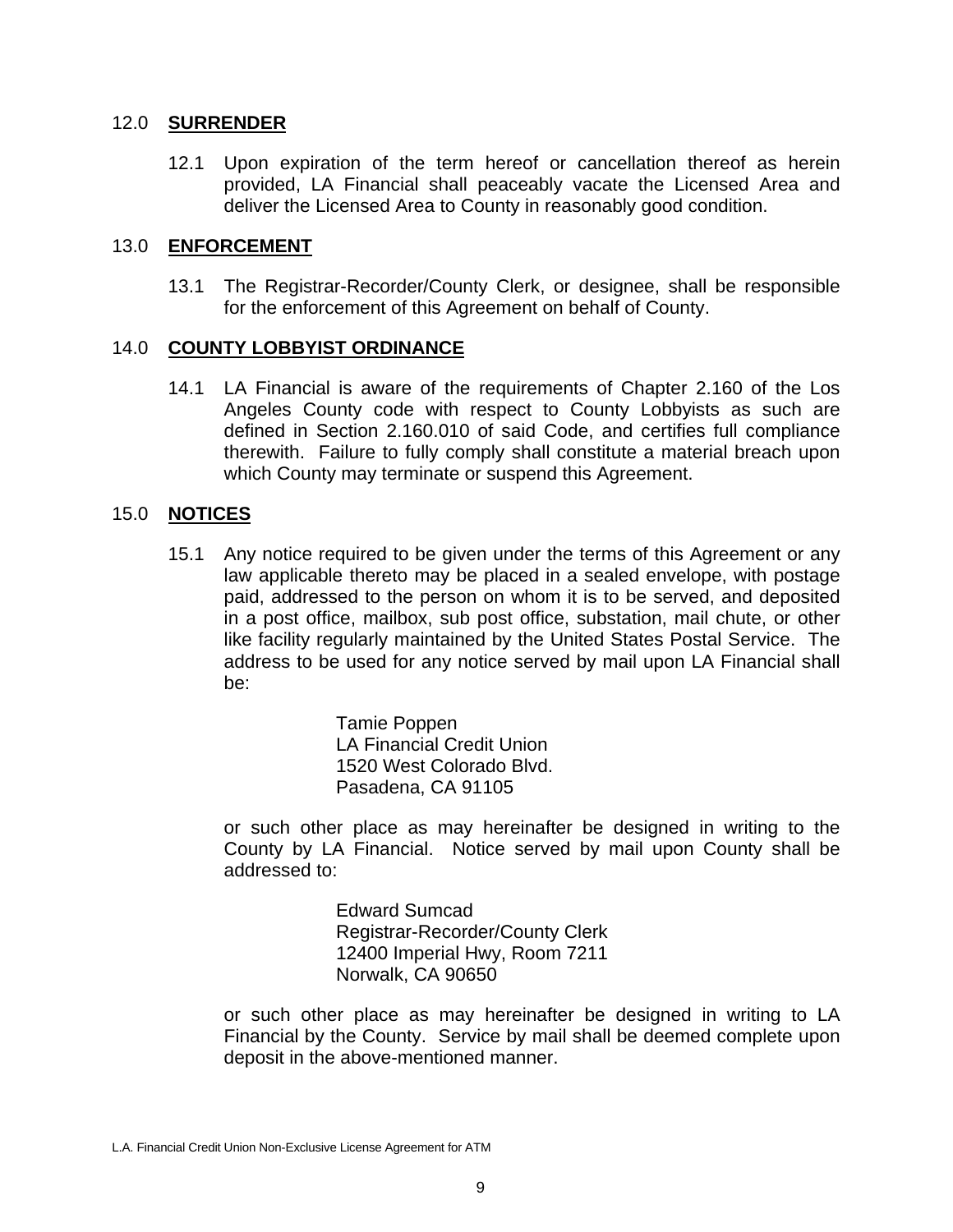### 16.0 **REPAIR OF DAMAGE**

 16.1 LA Financial shall, at it's sole expense, be responsible for the cost of repairing any area of the building in which the License Area is located, including the License Area, which is damaged by LA Financial or LA Financial agents, employees, invitees or visitors, including the repair of low voltage electronic, telecommunication, phone, data cabling and related equipment that is installed by or for the exclusive benefit of LA Financial. All repairs and replacements shall: (a) be made and performed by contractors or mechanics approved by County, which approval shall not be unreasonably withheld or delayed; (b) be at least equal in quality, value and utility to the original work or installation; and (c) be in accordance with all laws.

## 17.0 **DAMAGE OR DESTRUCTION**

 17.1 Should the Licensed Area or the building in which the Licensed Area is located be damaged by fire, incidents of war, earthquake, or other violent action of the elements, County shall have the option to terminate this Agreement.

### 18.0 **SOLICITATION OF CONSIDERATION**

- 18.1 It is improper for any County officer, employee or agent to solicit consideration, in any form, from a contractor with the implication, suggestion or statement that the contractor's provision of consideration may secure more favorable treatment for an award of an agreement or that the contractor's failure to provide such consideration may negatively affect the County's consideration of the licensee's submission. contractor shall not offer to or give, either, directly, or through an intermediary, consideration, in any form, to a County officer, employee or agent for the purpose of securing favorable treatment with respect to award of an agreement.
- 18.2 LA Financial shall immediately report any attempt by a County officer, employee or agent to solicit such improper consideration. The report shall be made either to the County manager charged with the supervision of the employee or to the County Auditor-Controller Employee Fraud Hotline at (213) 974-0914 or (800) 544-6861. Failure to report such solicitation may result in LA Financial being terminated.

# 19.0 **CONFLICT OF INTEREST**

 19.1 No County employee whose position in County service enables him/her to influence obtaining or awarding of an agreement, and no spouse or economic dependent of such employee, shall be employed in any capacity by LA Financial, or have any other direct or indirect financial interest resulting from this Agreement.

L.A. Financial Credit Union Non-Exclusive License Agreement for ATM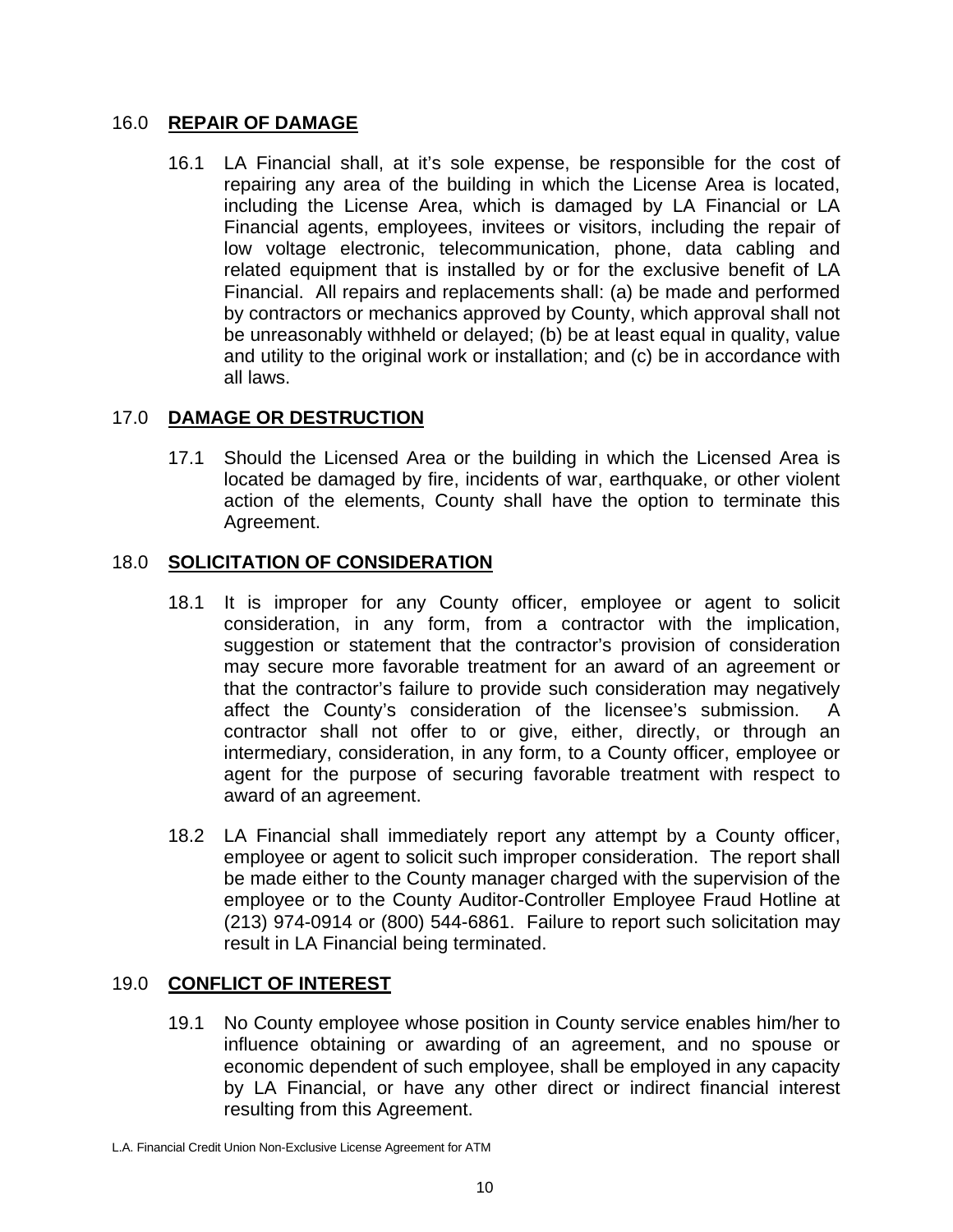### 20.0 **ACKNOWLEDMENT OF INELIGIBILITY FOR RELOCATION ASSISTANCE**

 20.1 LA Financial hereby disclaims any status as a "displaced person" as such is defined in Government Code Section 7260 and hereby acknowledges his/her ineligibility for inclusive, as interpreted in Title 25, Chapter 6, Section 6034(b) (1) of the California Administrative Code upon the future cancellation or termination of this Agreement.

# 21.0 **SIGNATURE AUTHENTICITY CLAUSE**

 21.1 The individual(s) executing this Agreement hereby personally covenants, guarantees, and warrants that he/she has the power and authority to obligate LA Financial to the terms and conditions in this Agreement. LA Financial shall sign this Agreement before a Notary Public and return it to County for approval. Upon approval, a signed original will be mailed to LA Financial.

## 22.0 **TAXATION OF LICENSED AREA**

- 22.1 The interest (as defined in California Revenue and Taxation Code Section 107) in the Licensed Area created by this Agreement may be subject to property taxation if created. The Party in whom any such property interest is vested may be subject to the payment of the property taxes levied on the interest.
- 22.2 LA Financial shall pay before delinquency all lawful taxes, assessments, fees, or charges which at any time may be levied by the Federal, State, County, City, or any other tax or assessment-levying body upon the Licensed Area and any improvements located thereon.
- 22.3 If LA Financial fails to pay any lawful taxes or assessments upon the Licensed Area which LA Financial is obligated to pay, LA Financial will be in default of the Agreement.
- 22.4 County reserves the right to pay any such tax, assessment, fee or charge, and all monies so paid by County shall be repaid by LA Financial to County upon demand. LA Financial and County agree that this is a license and not a lease, and no real estate interest is being conveyed herein.

### 23.0 **INTERPRETATION**

 23.1 Unless the context of this Agreement clearly requires otherwise: (i) the plural and singular numbers shall be deemed to include the other; (ii) the masculine, feminine and neuter genders shall be deemed to include the others; (iii) "or" is not exclusive; and (iv) "includes" and "including" are not limiting.

L.A. Financial Credit Union Non-Exclusive License Agreement for ATM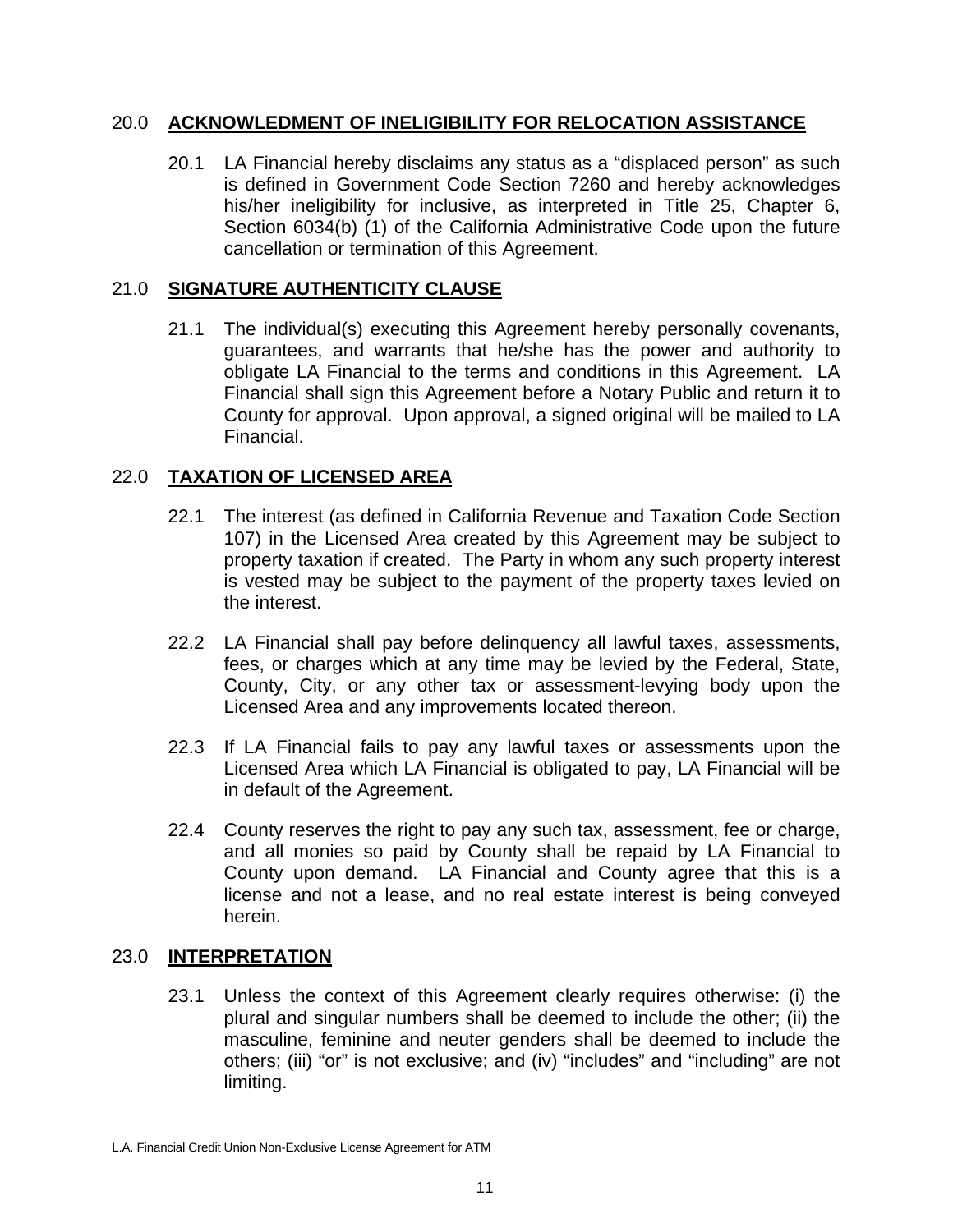#### 24.0 **GOVERNING LAW AND FORM**

 24.1 This Agreement shall be governed by and construed in accordance with the internal laws of the State of California. Any litigation with respect to this Agreement shall be conducted in the courts of the County of Los Angeles, State of California.

### 25.0 **ENTIRE AGREEMENT**

 25.1 This Agreement contains the entire agreement between the Parties hereto, and no addition or modification of any terms or provisions shall be effective unless set forth in writing, signed by RR/CC acting for County and LA Financial.

/

/

/ /